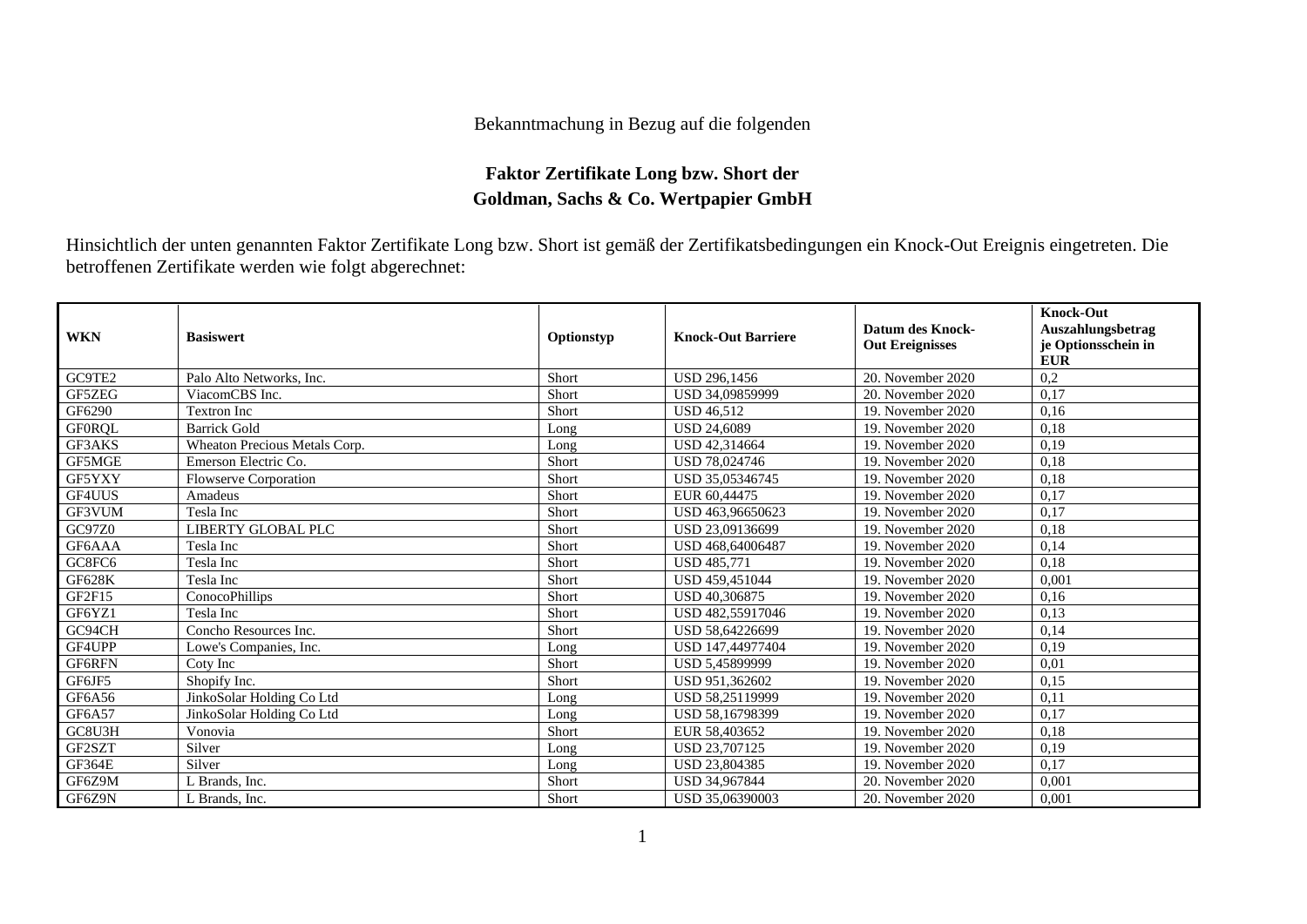| <b>WKN</b>    | <b>Basiswert</b>              | Optionstyp | <b>Knock-Out Barriere</b> | <b>Datum des Knock-</b><br><b>Out Ereignisses</b> | <b>Knock-Out</b><br>Auszahlungsbetrag<br>je Optionsschein in<br><b>EUR</b> |
|---------------|-------------------------------|------------|---------------------------|---------------------------------------------------|----------------------------------------------------------------------------|
| GF5FPY        | Mosaic Co                     | Short      | USD 19,600666             | 20. November 2020                                 | 0,18                                                                       |
| GF3CP2        | Wells Fargo & Company         | Short      | USD 26.14404447           | 20. November 2020                                 | 0.14                                                                       |
| GF3W2R        | Wheaton Precious Metals Corp. | Long       | USD 40,90125              | 20. November 2020                                 | 0,14                                                                       |
| GF1VP4        | Wal-Mart                      | Short      | USD 152,280526            | 20. November 2020                                 | 0,18                                                                       |
| GF6Z1R        | Coty Inc                      | Short      | USD 5,89189685            | 20. November 2020                                 | 0,001                                                                      |
| GC767Y        | Wells Fargo & Company         | Short      | USD 26.13507399           | 20. November 2020                                 | 0,15                                                                       |
| GF6AHG        | <b>SVB Financial Group</b>    | Short      | <b>USD 354,45</b>         | 20. November 2020                                 | 0,19                                                                       |
| GF753P        | L Brands, Inc.                | Short      | USD 35,051869             | 19. November 2020                                 | 0,001                                                                      |
| <b>GF5MHX</b> | Aflac, Inc.                   | Short      | USD 43,93149999           | 19. November 2020                                 | 0,17                                                                       |
| <b>GF368A</b> | Roku, Inc.                    | Short      | USD 263,14629958          | 19. November 2020                                 | 0,19                                                                       |
| <b>GF286E</b> | <b>Advanced Micro Devices</b> | Short      | USD 86,39739215           | 19. November 2020                                 | 0,18                                                                       |
| GF5066        | <b>IDEXX</b> Laboratories Inc | Short      | USD 463,26912971          | 19. November 2020                                 | 0,19                                                                       |
| GF4S4V        | Wells Fargo & Company         | Short      | USD 26,32866248           | 19. November 2020                                 | 0,19                                                                       |
| GF4CHT        | Salesforce.com. Inc.          | Short      | USD 267,549264            | 19. November 2020                                 | 0,2                                                                        |
| GF3H2Q        | Yum! Brands, Inc.             | Short      | USD 106,25339999          | 19. November 2020                                 | 0,19                                                                       |
| GF1JK8        | Tesla Inc                     | Short      | USD 515,8384              | 19. November 2020                                 | 0,19                                                                       |
| GF3ADD        | inder Morgan Inc.             | Short      | USD 14,10399999           | 19. November 2020                                 | 0,18                                                                       |
| GF13BL        | Square                        | Short      | USD 193,49966599          | 19. November 2020                                 | 0,16                                                                       |
| GC01EV        | Metro Wholesale & Food        | Long       | EUR 7,748125              | 19. November 2020                                 | 0,2                                                                        |
| <b>GF628F</b> | HelloFresh SE                 | Short      | EUR 47,98624623           | 19. November 2020                                 | 0,19                                                                       |
| GF5VWF        | Roku, Inc.                    | Short      | USD 253,50173673          | 19. November 2020                                 | 0,19                                                                       |
| GF563C        | L Brands, Inc.                | Short      | USD 37,09915122           | 19. November 2020                                 | 0,18                                                                       |
| GF287S        | Salesforce.com. Inc.          | Short      | USD 262,663224            | 19. November 2020                                 | 0,18                                                                       |
| GF751U        | Wacker Neuson                 | Long       | EUR 16,58475              | 19. November 2020                                 | 0,001                                                                      |
| GF6RP4        | Amplifon S.p.A.               | Long       | EUR 33,44055176           | 19. November 2020                                 | 0,09                                                                       |
| <b>CH0YMT</b> | $NestI\tilde{A}(c)$           | Long       | CHF 102,86079999          | 19. November 2020                                 | 0,19                                                                       |
| GF1VQ0        | MongoDB, Inc.                 | Short      | USD 259,86158748          | 19. November 2020                                 | 0,16                                                                       |
| GF62NC        | Salesforce.com, Inc.          | Short      | USD 262,3032              | 19. November 2020                                 | 0,18                                                                       |
| GF53NA        | Macy's, Inc.                  | Long       | USD 8,1791388             | 19. November 2020                                 | 0,14                                                                       |
| GF5C29        | Nordex SE                     | Short      | EUR 18,62619399           | 20. November 2020                                 | 0,2                                                                        |
| GF5G3N        | Salzgitter                    | Short      | EUR 15,122214             | 20. November 2020                                 | 0,17                                                                       |
| GF3QLP        | Shopify Inc.                  | Short      | <b>USD 986,1054</b>       | 20. November 2020                                 | 0,15                                                                       |
| GF5KF6        | Getlink SE                    | Short      | EUR 14,800086             | 20. November 2020                                 | 0,16                                                                       |
| <b>GFORUF</b> | Rheinmetall                   | Short      | EUR 77,12127799           | 20. November 2020                                 | 0,19                                                                       |
| <b>GF173M</b> | <b>BAE</b> Systems            | Short      | GBP 5,28315118            | 20. November 2020                                 | 0,14                                                                       |
| GF564B        | $S\&P 500(r)$ Index           | Long       | USD 3510,20153497         | 20. November 2020                                 | 0,17                                                                       |
| GF3TEZ        | PayPal Holdings, Inc.         | Short      | <b>USD 194,718</b>        | 20. November 2020                                 | 0,19                                                                       |